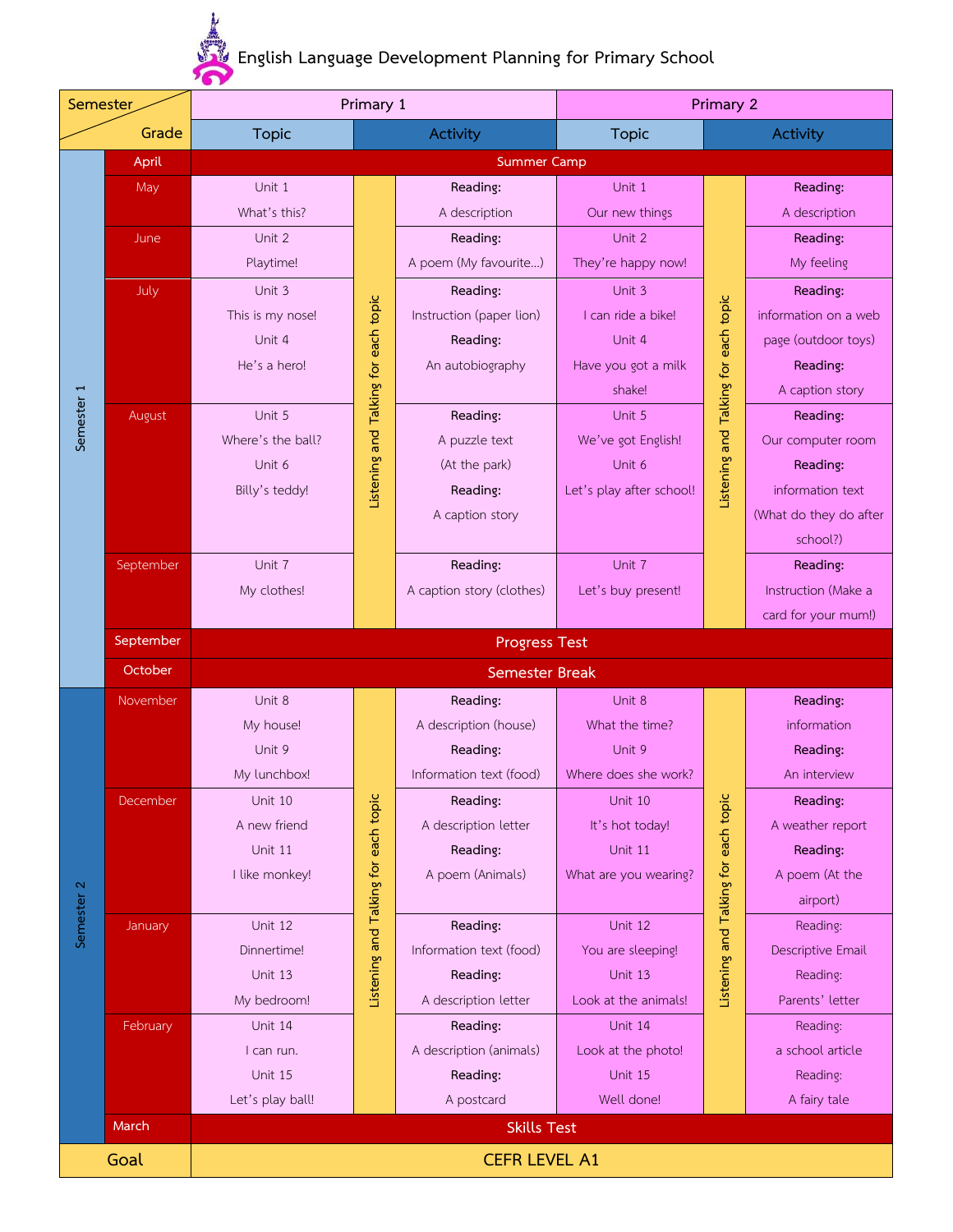**English Language Development Planning for Primary School**

| Semester              |           | Primary 3                 |                                      |                             | Primary 4               |                                      |                        |  |
|-----------------------|-----------|---------------------------|--------------------------------------|-----------------------------|-------------------------|--------------------------------------|------------------------|--|
| Grade                 |           | <b>Topic</b>              |                                      | <b>Activity</b>             | <b>Topic</b>            |                                      | <b>Activity</b>        |  |
| Semester 1            | April     |                           |                                      | <b>Summer Camp</b>          |                         |                                      |                        |  |
|                       | May       | Unit 1                    |                                      | Reading:                    | Unit 1                  |                                      | Reading:               |  |
|                       |           | Where are they from?      |                                      | A story (The lazy bear)     | The food here is great! |                                      | A magazine article     |  |
|                       |           |                           |                                      |                             |                         |                                      |                        |  |
|                       | June      | Unit 2                    |                                      | Reading:                    | Unit 2                  |                                      | Reading:               |  |
|                       |           | My weekend                | Listening and Talking for each topic | A hobbies forum             | We had a concert!       |                                      | A poem                 |  |
|                       | July      | Unit 3 My thing!          |                                      | Reading:                    | Unit 3                  |                                      | Reading:               |  |
|                       |           | Unit 4                    |                                      | A school project            | The dinosaur museum     |                                      | A non-fiction text     |  |
|                       |           | We're having fun at the   |                                      | Reading:                    | Unit 4                  |                                      | Reading:               |  |
|                       |           | beach!                    |                                      | A holiday                   | Whose jacket is this?   | Listening and Talking for each topic | A history poster       |  |
|                       | August    | Unit 5                    |                                      | Reading:                    | Unit 5                  |                                      | Reading:               |  |
|                       |           | A naughty monkey!         |                                      | A story (The lion and       | Go back to the          |                                      | An information web     |  |
|                       |           | Unit 6                    |                                      | The mouse)                  | roundabout!             |                                      | page                   |  |
|                       |           | Jim's day                 |                                      | Reading:                    | Unit 6                  |                                      | Reading:               |  |
|                       |           |                           |                                      | A website (Cyber school)    | The best bed!           |                                      | A fable                |  |
|                       | September | Unit 7                    |                                      | Reading:                    | Unit 7                  |                                      | Reading:               |  |
|                       |           | Places to go!             |                                      | A film review               | Will it really happen?  |                                      | A website forum        |  |
|                       | September | <b>Progress Test</b>      |                                      |                             |                         |                                      |                        |  |
|                       | October   | <b>Semester Break</b>     |                                      |                             |                         |                                      |                        |  |
|                       | November  | Unit 8                    |                                      | Reading:                    | Unit 8                  |                                      | Reading:               |  |
|                       |           | I'd like a melon!         |                                      | A recipe                    | How much time have      |                                      | A letter               |  |
|                       |           | Unit 9                    |                                      | Reading:                    | you got?                |                                      | Reading:               |  |
|                       |           | The fastest animal in the |                                      | An article (world records)  | Unit 9 Something new    |                                      | A TV guide             |  |
|                       |           | world!                    |                                      |                             | to watch                |                                      |                        |  |
|                       | December  | Unit 10                   |                                      | Reading:                    | Unit 10                 |                                      | Reading:               |  |
|                       |           | In the park               |                                      | The story (Gingerbread Man) | I've printed my         |                                      | Online instructions    |  |
|                       |           | Unit 11                   |                                      | Reading:                    | homework                |                                      | Reading:               |  |
| $\boldsymbol{\alpha}$ |           | In the museum             |                                      | A history (The Hidden City) | Unit 11                 |                                      | An account             |  |
| Semester              |           |                           | Listening and Talking for each topic |                             | Have you ever been.?    | Listening and Talking for each topic |                        |  |
|                       | January   | Unit 12                   |                                      | Reading:                    | Unit 12                 |                                      | Reading:               |  |
|                       |           | A clever baby!            |                                      | A Poem (Grandma)            | What's the matter?      |                                      | An information leaflet |  |
|                       |           | Unit 13                   |                                      | Reading:                    | Unit 13                 |                                      | Reading:               |  |
|                       |           | The Ancient Egyptians!    |                                      | An information (Papyrus)    | Can you help me?        |                                      | Two factual accounts   |  |
|                       | February  | Unit 14                   |                                      | Reading:                    | Unit 14                 |                                      | Reading:               |  |
|                       |           | Did you have a good day!  |                                      | An interview                | We were fishing         |                                      | A poem                 |  |
|                       |           | Unit 15 Our holiday!      |                                      | Reading:<br>An Email        | Unit 15                 |                                      | Reading:               |  |
|                       | March     |                           |                                      |                             | Good news, Bad news     |                                      | A traditional story    |  |
|                       |           | <b>Skills Test</b>        |                                      |                             |                         |                                      |                        |  |
| Goal                  |           | <b>CEFR LEVEL A2</b>      |                                      |                             |                         |                                      |                        |  |